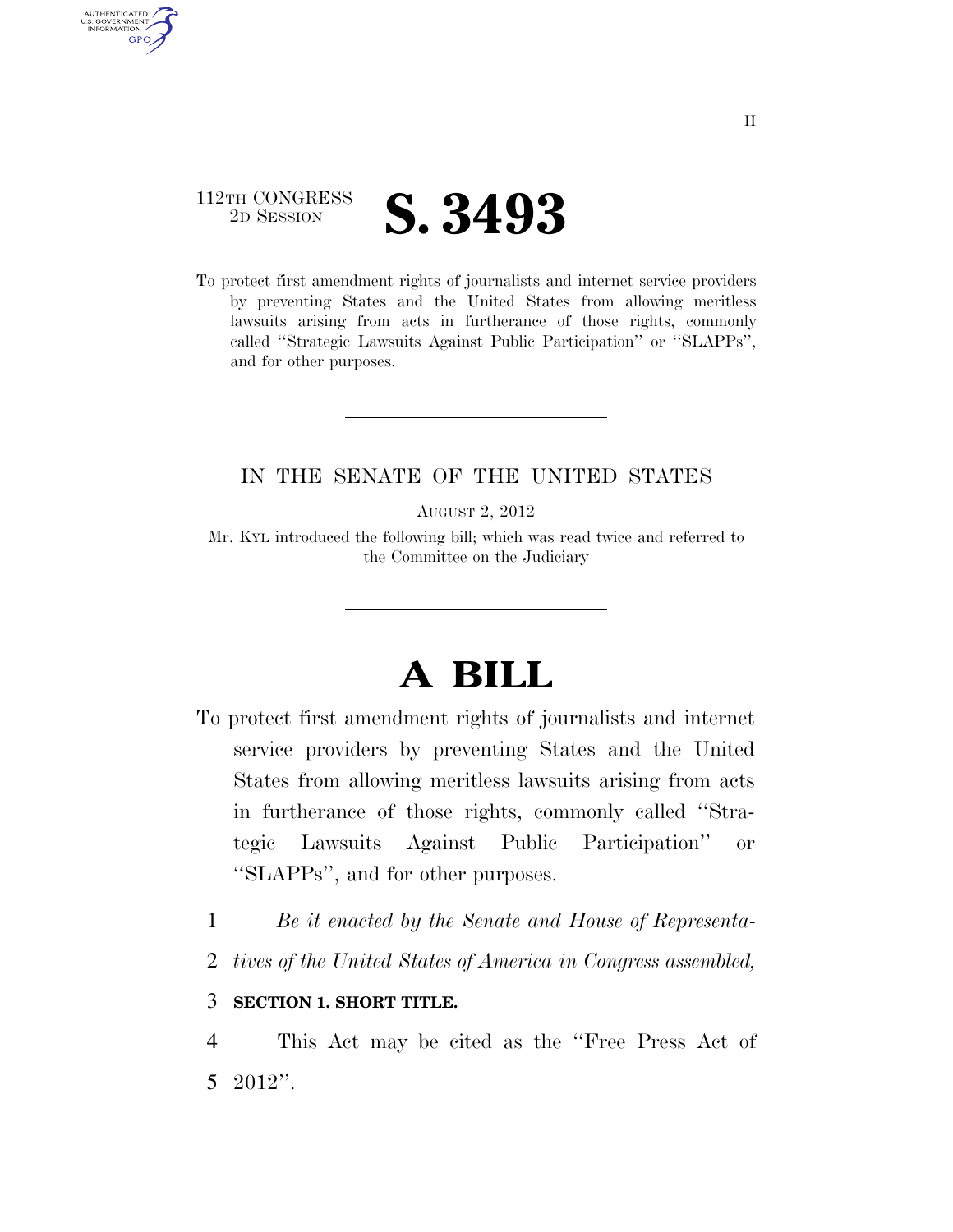#### 1 **SEC. 2. SPECIAL MOTION TO DISMISS.**

2 Part VI of title 28, United States Code, is amended

3 by adding at the end the following:

# 4 **''CHAPTER 182—SPECIAL MOTION TO**  5 **DISMISS**

''Sec.

''4201. Special motion to dismiss.

''4202. Stay of discovery.

''4203. Exceptions for governmental litigation and commercial speech.

''4204. Interlocutory appeal.

''4205. Special motion to quash.

''4206. Removal.

''4207. Fees, costs, and sanctions.

#### 6 **''§ 4201. Special motion to dismiss**

 ''(a) IN GENERAL.—A representative of the news 8 media (as defined in section  $552(a)(4)$  of title 5) may file a special motion to dismiss any claim asserted against the representative of the news media in a civil action if the claim arises in whole or in part from an oral or written statement or other expression that is on a matter of public concern or that relates to a public official or figure.

14 ''(b) TIME LIMIT.—Unless the court grants an exten-15 sion, a special motion to dismiss under this section shall 16 be filed—

17  $\frac{17}{2}$   $\frac{17}{2}$  not later than 45 days after the date of 18 service of the claim, if the claim is filed in Federal 19 court; or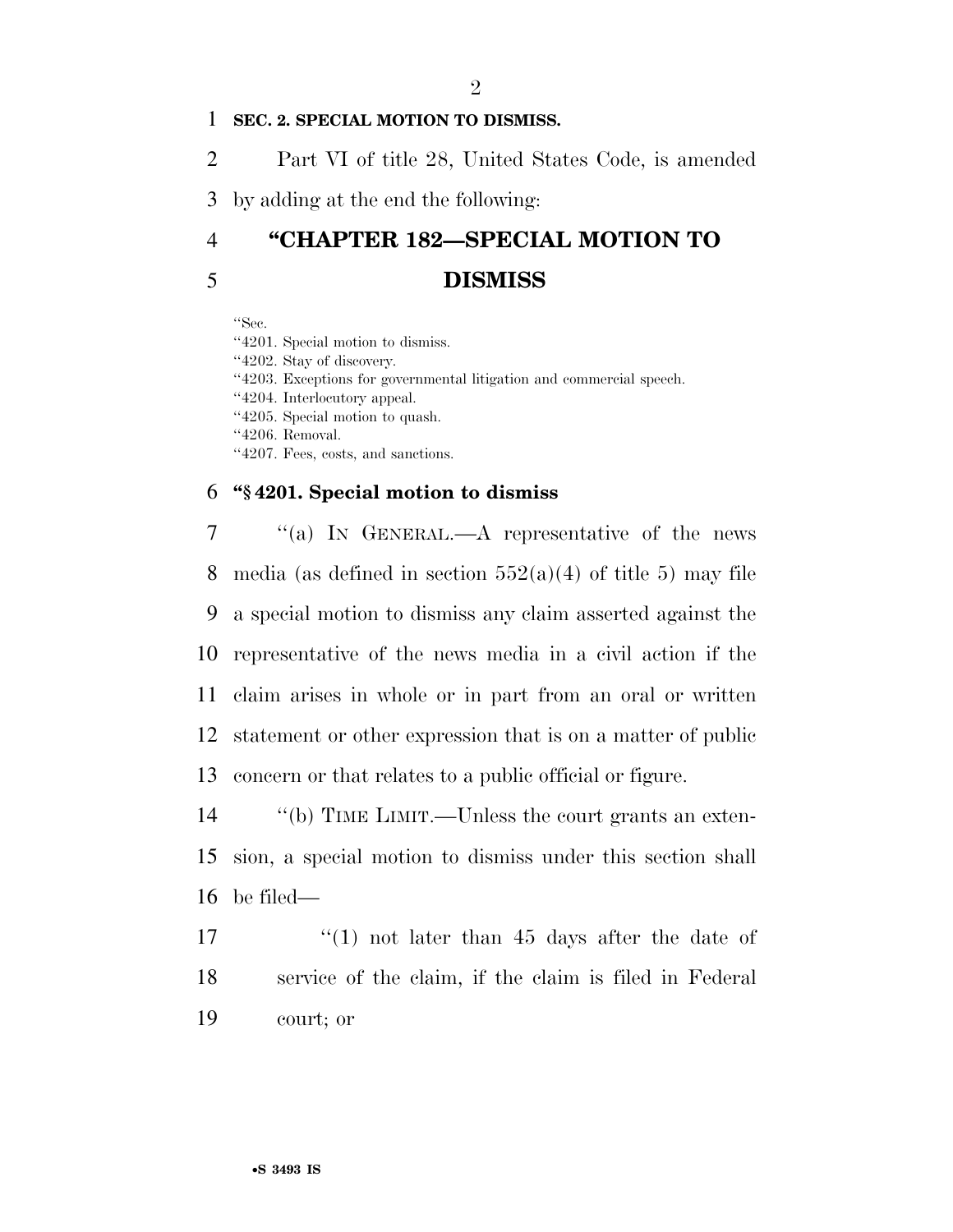''(c) AMENDMENTS.—If a special motion to dismiss is filed under this section as to a claim, the claim may not be amended or supplemented until a final and unappealable order is entered denying the special motion to dismiss.

9 "(d) BURDENS OF PROOF.—

 $\frac{10}{10}$  MOVING PARTY.—A representative of the news media filing a special motion to dismiss under this section as to a claim shall have the burden of making a prima facie showing that the claim is a claim described in subsection (a).

15 "(2) NONMOVING PARTY.—If the movant meets the burden described in paragraph (1) for a claim, the party asserting the claim shall bear the burden of proving that the claim is—

| 20   | $\lq\lq(B)$ supported by a prima facie showing,   |
|------|---------------------------------------------------|
| 21   | based on admissible evidence, of facts sufficient |
| -22. | to sustain a favorable judgment.                  |

19  $\frac{1}{2}$  (A) legally sufficient; and

23 "(3) FAILURE TO MEET BURDEN.—If the non-moving party fails to meet the burden required for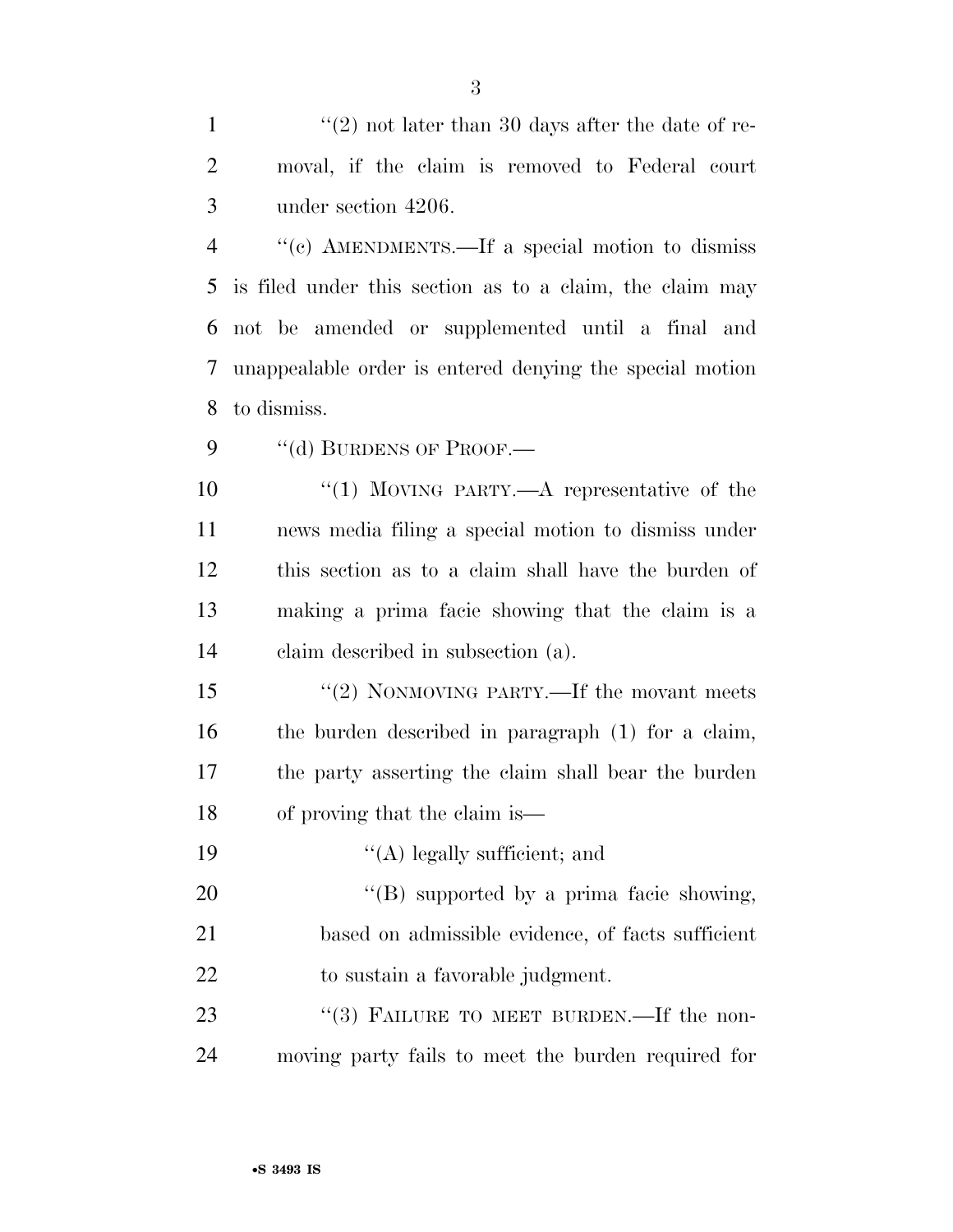| a claim under paragraph (2), the claim shall be dis- |
|------------------------------------------------------|
| missed with prejudice.                               |

#### **''§ 4202. Stay of discovery**

 ''(a) IN GENERAL.—Except as provided in subsection (b), upon the filing of a special motion to dismiss under section 4201, discovery proceedings in the action shall be stayed until a final and unappealable order is entered on the special motion to dismiss.

9 "(b) LIMITATION AND EXCEPTION.—

 $\frac{10}{10}$  LIMITATION.—A stay issued under sub- section (a) based on the filing of a special motion to dismiss that only seeks dismissal of a third-party claim or a cross claim asserted by a defendant shall only stay discovery that—

15  $"({\rm A})$  is requested by the party asserting the third-party claim or cross claim; or

17  $\langle G \rangle$  relates solely to the third-party claim or cross claim.

 ''(2) EXCEPTION.—Upon motion and for good cause shown, a court may order that specified dis-21 covery be conducted.

 **''§ 4203. Exceptions for governmental litigation and commercial speech** 

24 "A special motion to dismiss under section 4201 may not be filed as to a claim that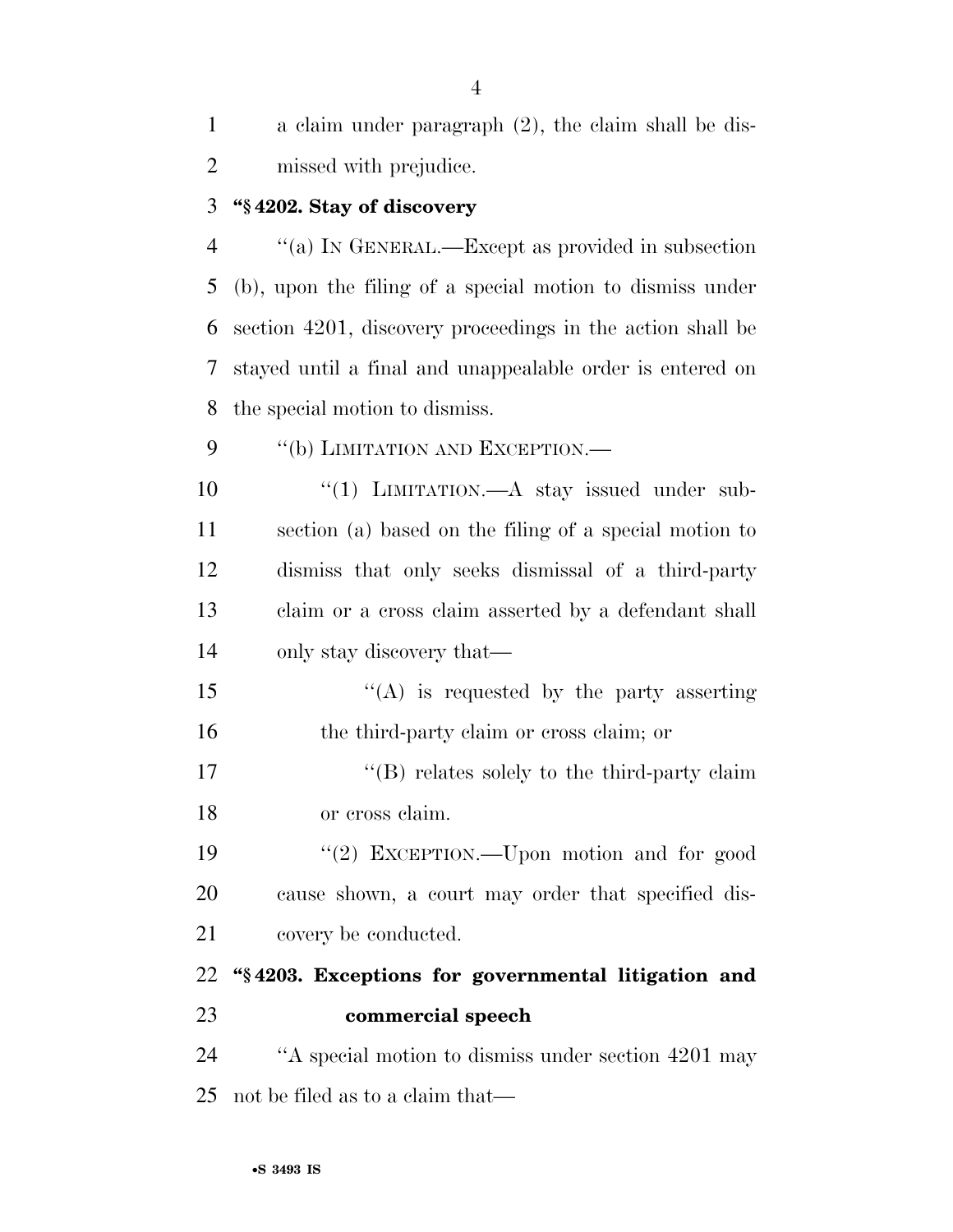1 ''(1) is brought by the Federal Government or the attorney general of a State; or

3 (2) arises out of a statement offering or pro- moting the sale of the goods or services of the per-son making the statement.

# **''§ 4204. Interlocutory appeal**

 ''An aggrieved party may take an immediate inter- locutory appeal from an order granting or denying in whole or in part a special motion to dismiss under section 4201.

# **''§ 4205. Special motion to quash**

12 "(a) IN GENERAL.—A person whose personally iden- tifying information is sought in connection with a claim that arises in whole or in part from an oral or written statement or other expression that is on a matter of public concern or that relates to a public official or figure, or a person from whom such information is sought in connec- tion with such a claim, may file a special motion to quash the request or order to produce the information.

20 "(b) BURDENS OF PROOF.—

21 "(1) MOVING PARTY.—A person filing a special motion to quash a request or order under this sec- tion shall have the burden of making a prima facie showing that the request or order is a request or order described in subsection (a).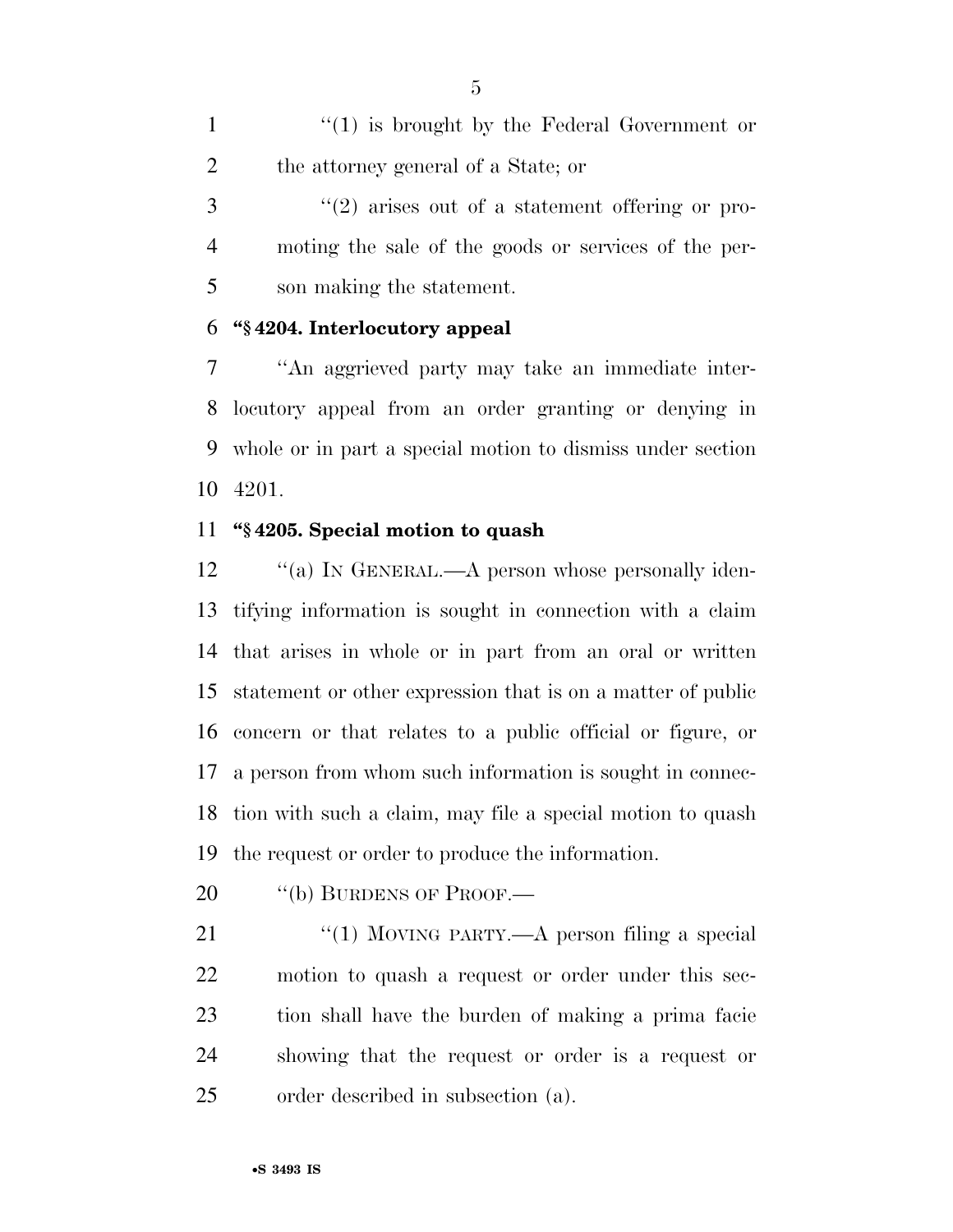| $\mathbf{1}$   | "(2) NONMOVING PARTY.—If the movant meets               |
|----------------|---------------------------------------------------------|
| $\overline{2}$ | the burden described in paragraph (1), the party        |
| 3              | who made the request or sought the order shall bear     |
| $\overline{4}$ | the burden of showing that the claim described in       |
| 5              | subsection (a) is $-$                                   |
| 6              | $\lq\lq$ (A) legally sufficient; and                    |
| 7              | $\lq\lq$ supported by a prima facie showing,            |
| 8              | based on admissible evidence, of facts sufficient       |
| 9              | to sustain a favorable judgment.                        |
| 10             | "(3) FAILURE TO MEET BURDEN.—If the non-                |
| 11             | moving party fails to meet the burden required for      |
| 12             | a claim under paragraph $(2)$ , the request or order to |
| 13             | produce the personally identifying information shall    |
| 14             | be quashed.                                             |
| 15             | "§4206. Removal                                         |
| 16             | "(a) SPECIAL MOTION TO DISMISS.—                        |
| 17             | "(1) IN GENERAL.—Except as provided in para-            |
| 18             | graph (2), a civil action in a State court that raises  |
| 19             | a claim that colorably appears to be a claim de-        |
| 20             | scribed in section $4201(a)$ may be removed to the      |
| 21             | district court of the United States for the district    |
| 22             | and division embracing the place where the civil ac-    |
| 23             | tion is pending by a party who may file and who         |
| 24             |                                                         |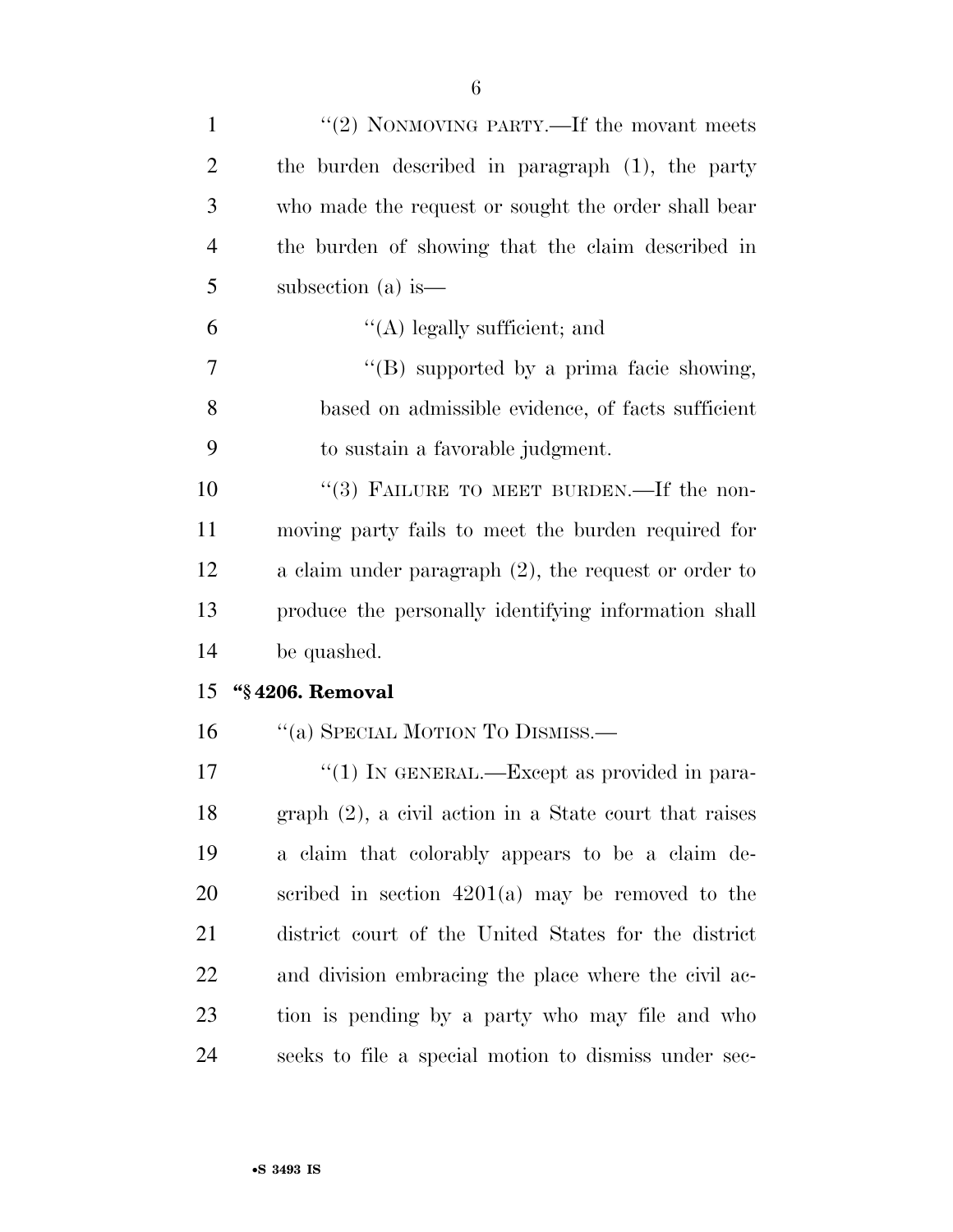| $\mathbf{1}$   | tion 4201 that asserts a colorable defense based on   |
|----------------|-------------------------------------------------------|
| $\overline{2}$ | the Constitution or laws of the United States.        |
| 3              | "(2) EXCEPTION.—Removal may not be re-                |
| $\overline{4}$ | quested under paragraph (1) on the basis of a third-  |
| 5              | party claim or a cross claim asserted by a defendant. |
| 6              | "(3) REMAND.—If a civil action is removed             |
| 7              | under paragraph (1), and a final and unappealable     |
| 8              | order is entered denying the special motion to dis-   |
| 9              | miss filed under section 4201, the court may remand   |
| 10             | the remaining claims to the State court from which    |
| 11             | the civil action was removed.                         |
| 12             | "(b) SPECIAL MOTION TO QUASH.—                        |
| 13             | "(1) IN GENERAL.—A proceeding in a State              |
| 14             | court in which a request or order that colorably ap-  |
| 15             | pears to be a request or order described in section   |
| 16             | $4205(a)$ is sought, issued, or sought to be enforced |
| 17             | may be removed to the district court of the United    |
| 18             | States for the district and division embracing the    |
|                |                                                       |
| 19             | place where the civil action is pending by a person   |
| 20             | who may file and who seeks to file a special motion   |
| 21             | to quash under section 4205 that asserts a colorable  |
| 22             | defense based on the Constitution or laws of the      |
| 23             | United States.                                        |

under paragraph (1) for a proceeding in which a re-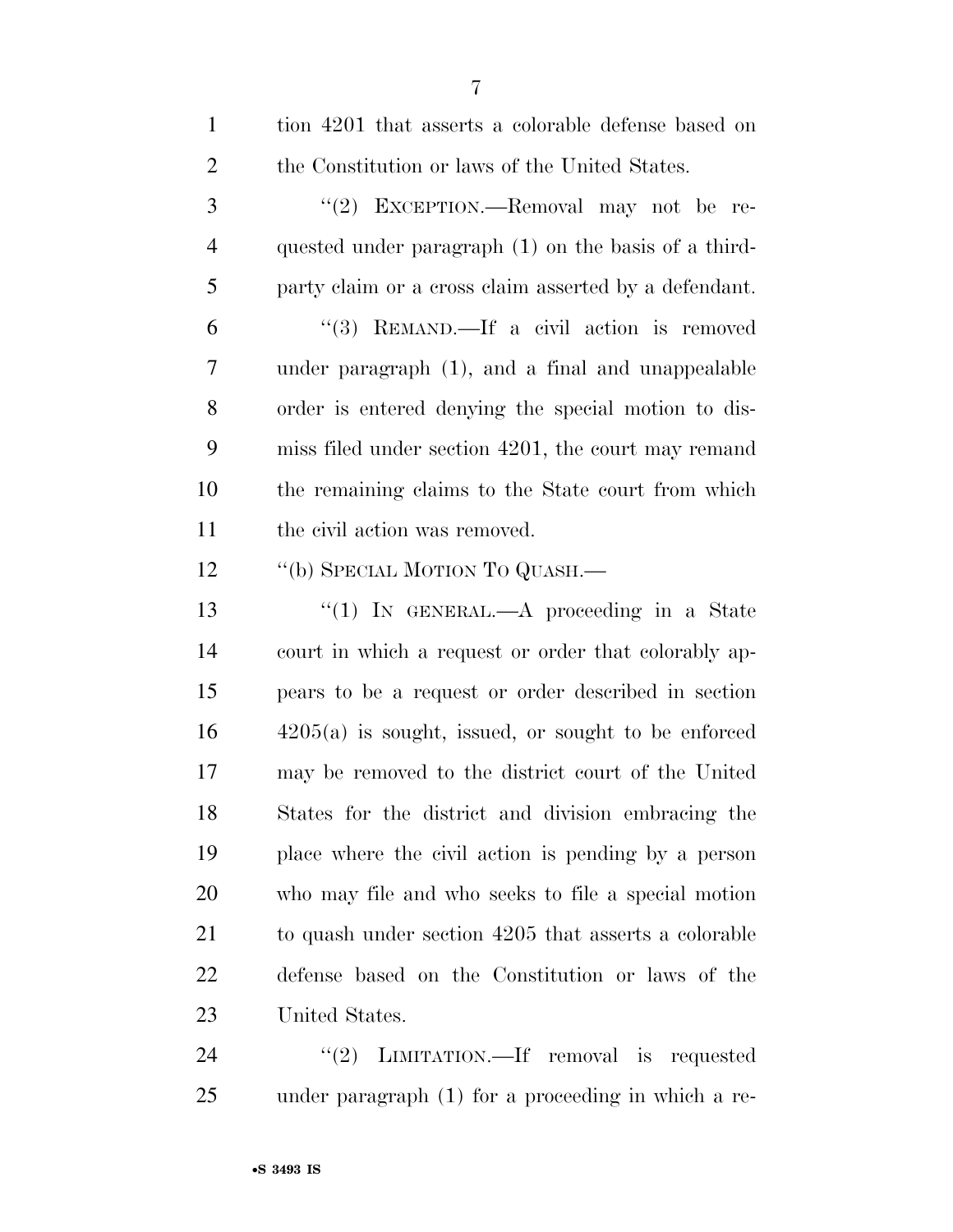quest or order described in section 4205(a) is sought, issued, or sought to be enforced, and there is no basis for removal of the remainder of the civil action in connection with which the proceeding is brought, or no party has requested removal of the remainder of the civil action, only the proceeding in which the request or order described is section 4205(a) is sought, issued, or sought to be enforced may be removed.

# **''§ 4207. Fees, costs, and sanctions**

11 "(a) ATTORNEY'S FEES AND COSTS.—Except as pro- vided in subsection (c), a court shall award a person who files and prevails on a special motion to dismiss under sec- tion 4201 or a special motion to quash under section 4205 litigation costs, expert witness fees, and reasonable attor-ney's fees.

 ''(b) FRIVOLOUS MOTIONS OR PETITIONS.—Except 18 as provided in subsection  $(e)(1)$ , if a court finds that a special motion to dismiss under section 4201, a special motion to quash under section 4205, or a notice of re- moval under section 4206 is frivolous or is solely intended to cause unnecessary delay, the court may award litigation costs, expert witness fees, and reasonable attorney's fees to the party that responded to the motion or notice.

25 "(c) EXCEPTIONS.—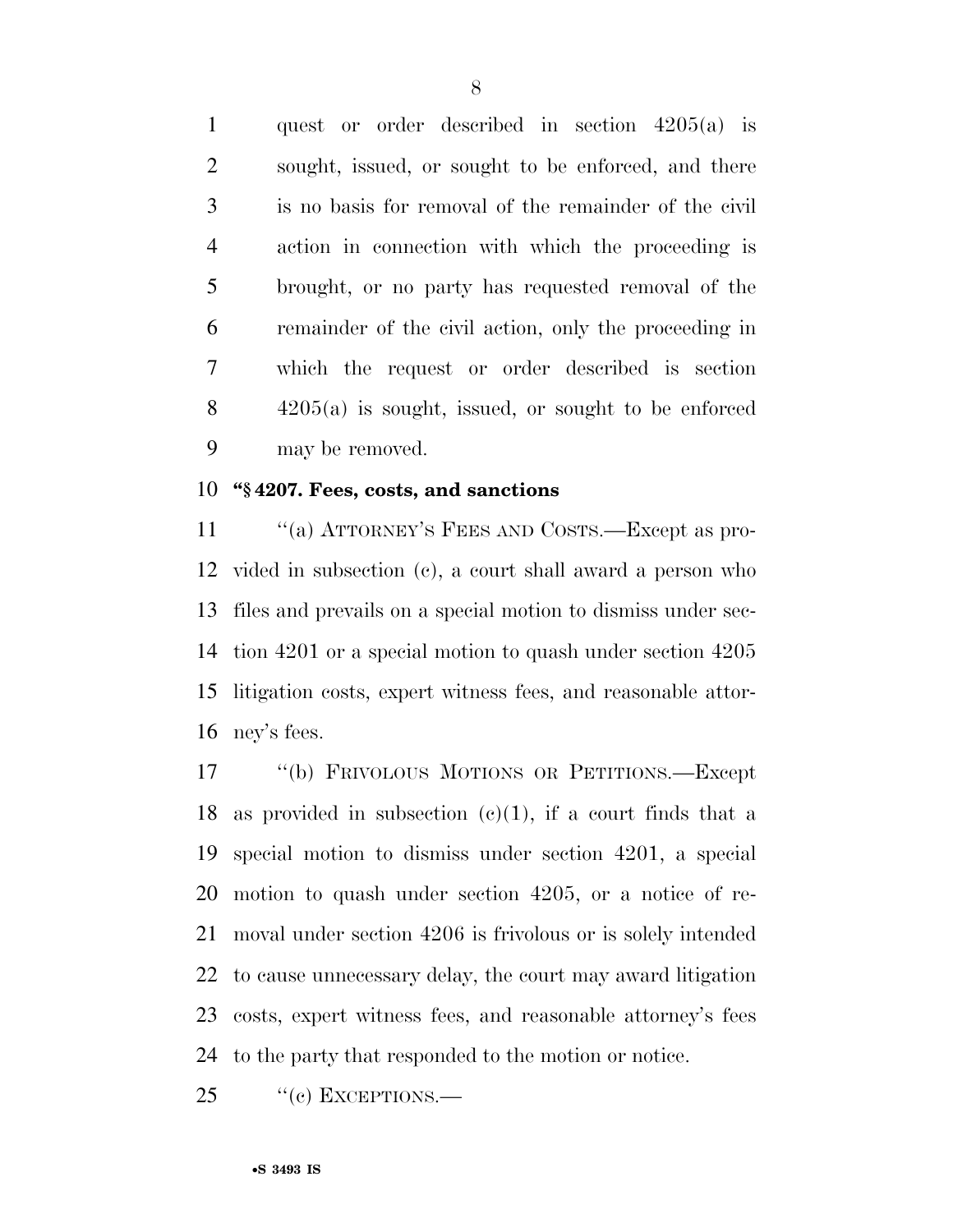1 "(1) GOVERNMENTAL ENTITIES.—The Federal Government and the government of a State, or polit- ical subdivision thereof, may not recover litigation costs, expert witness fees, or attorney's fees under this section.

6 "(2) NOVEL LEGAL QUESTIONS.—A court may not award litigation costs, expert witness fees, or at- torney's fees under subsection (a) if the grant of the special motion to dismiss under section 4201 or the special motion to quash under section 4205 de- pended on the resolution of a novel or unsettled legal question in favor of the movant.''.

# **SEC. 3. RELATIONSHIP TO OTHER LAWS.**

 Nothing in this Act or the amendments made by this Act shall preempt or supersede any Federal or State statu- tory, constitutional, case, or common law that provides the equivalent or greater protection for persons engaging in activities protected by the First Amendment to the Con-stitution of the United States.

#### **SEC. 4. TECHNICAL AND CONFORMING AMENDMENTS.**

 (a) TABLE OF CHAPTERS.—The table of chapters for part VI of title 28, United States Code, is amended by adding at the end the following:

''182. Special motion to dismiss ............................................................... 4201''.

 (b) INTERLOCUTORY APPEALS.—Section 1292(a) of title 28, United States Code, is amended—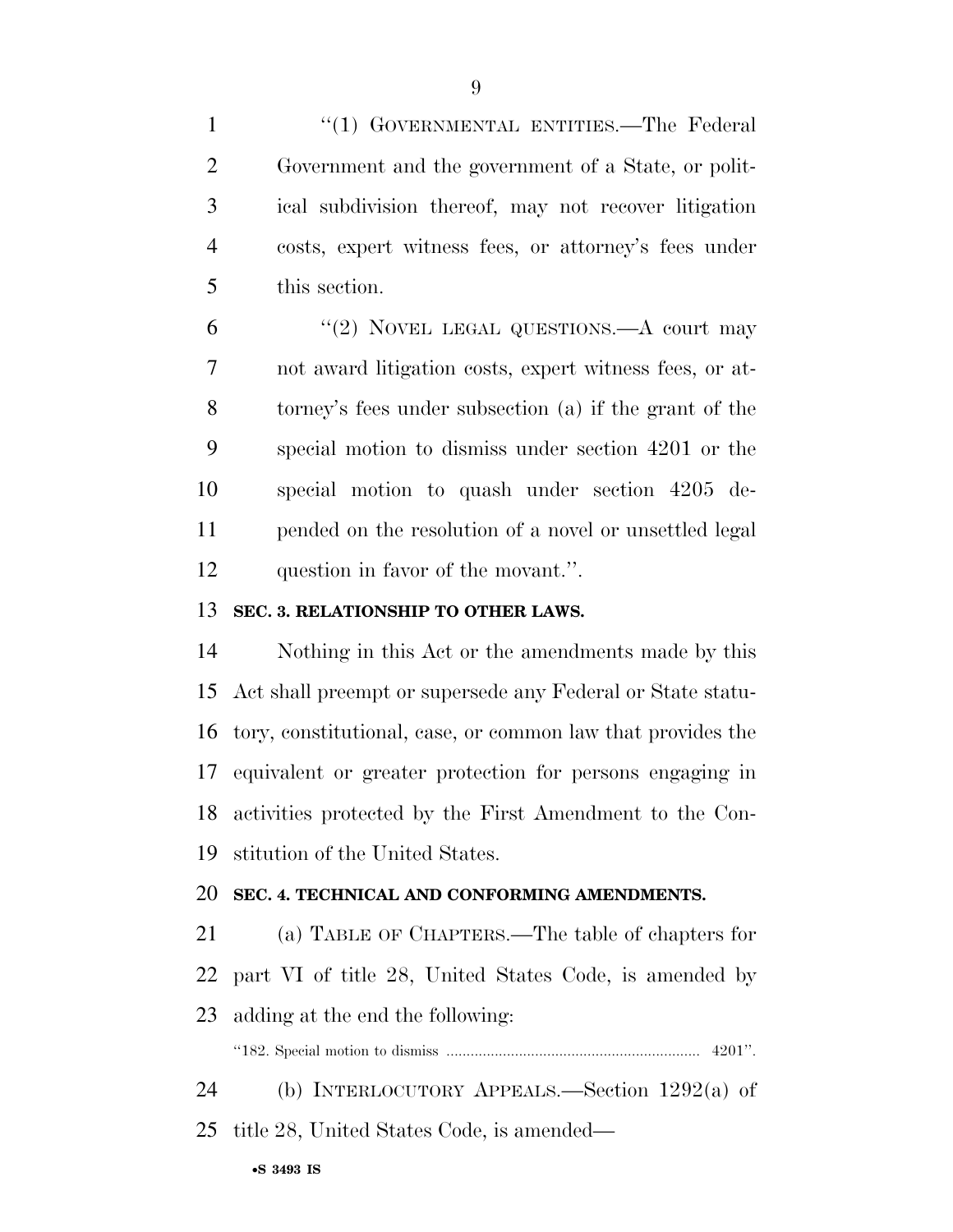| $\mathbf{1}$   | $(1)$ in paragraph $(3)$ , by striking the period at        |
|----------------|-------------------------------------------------------------|
| $\mathbf{2}$   | the end and inserting "; and"; and                          |
| 3              | $(2)$ by adding at the end the following:                   |
| $\overline{4}$ | $\lq(4)$ Interlocutory orders granting or denying in        |
| 5              | whole or in part special motions to dismiss under           |
| 6              | section $4201$ .".                                          |
| 7              | (c) NONDISCHARGABILITY OF FEES AND COSTS.—                  |
| 8              | Section $523(a)$ of title 11, United States Code, is amend- |
| 9              | $ed$ —                                                      |
| 10             | $(1)$ in paragraph $(18)$ , by striking "or" at the         |
| 11             | end;                                                        |
| 12             | $(2)$ in paragraph $(19)$ , by striking the period at       |
| 13             | the end and inserting "; or"; and                           |
| 14             | $(3)$ by inserting after paragraph $(19)$ the fol-          |
| 15             | lowing:                                                     |
| 16             | $\lq(20)$ for litigation costs, expert witness fees, or     |
| 17             | reasonable attorney's fees awarded by a court under         |
| 18             | chapter 182 of title 28 or under comparable State           |
| 19             | $\lambda$ laws.".                                           |
| 20             | SEC. 5. EFFECTIVE DATE; APPLICABILITY.                      |
| 21             | (a) EFFECTIVE DATE.—Except as provided in sub-              |
| 22             | section (b), this Act and the amendments made by this       |
| 23             | Act shall—                                                  |
| 24             | $(1)$ take effect on the date of enactment of this          |
| 25             | Act; and                                                    |